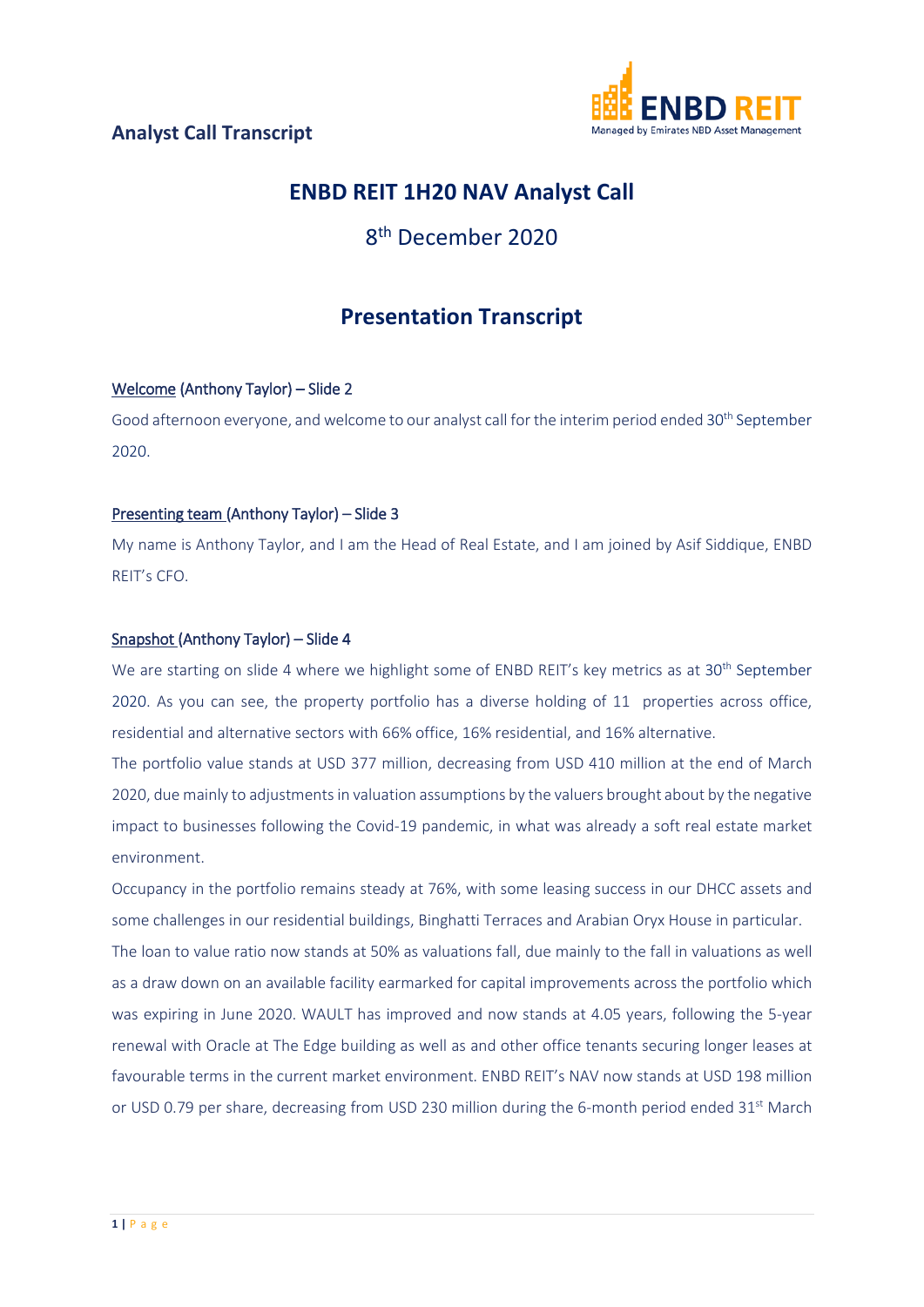

2020. The NAV is also down from the previous quarter when it was USD 215 million, which we again consider reflective of challenging market conditions.

### Payments to shareholders (Anthony Taylor) – Slide 5

Slide 5 provides a brief reminder of dividend payments made to shareholders. For this 6-month period, the Board of Directors have approved an interim dividend of 1.94 cents per share, which has been generated from the net rental income, and is only 3% down from the average dividend paid last year. This approved interim dividend of USD 4.85 million represents 80% of recurring FF0. This is 20% less than in most previous periods, to accommodate a small cash reserve for navigating adverse market conditions as well as capital projects planned across the portfolio with the aim of improving occupancy and rental income in the future. This interim dividend equates to an annualized distribution of 4.9% on NAV and 12.5% on the prevailing share price at 30<sup>th</sup> September.

Please note, this interim dividend is subject to completion of the share capital reduction which has been successfully executed in the DIFC Courts and currently being effected by the DIFC Registrar of Companies. Management will make further announcements in relation to the record date, ex-div date, and payment date once this process is finalised.

#### Covid-19 impact (Anthony Taylor) – Slide 6

On slide 6 we have provided information on the impact of Covid-19 pandemic, and our response to it. We have made a concerted effort to keep the market updated on the impact of the pandemic in relation to our portfolio, and our efforts to work with tenants and service providers during the crisis.

To date, 81 tenants out of a total of 459 in the portfolio have contacted us for assistance, and where possible we have been able to offer USD 2.57m in rent relief and deferred rental payments. The impact of the pandemic on cashflows today is in the region of 7-10%, and while we see market conditions related to Covid-19 improving, we are mindful that we might still incur further requests before this pandemic is behind us. The reason for the range rather than an exact number is that negotiations with a few large tenants remain ongoing.

Our position remains that while we genuinely sympathize with all our tenants and want to support those who find themselves in difficult and uncertain times, assisting them is a commercial decision, as we recognize that supporting them through this period is the fastest way to generate revenue from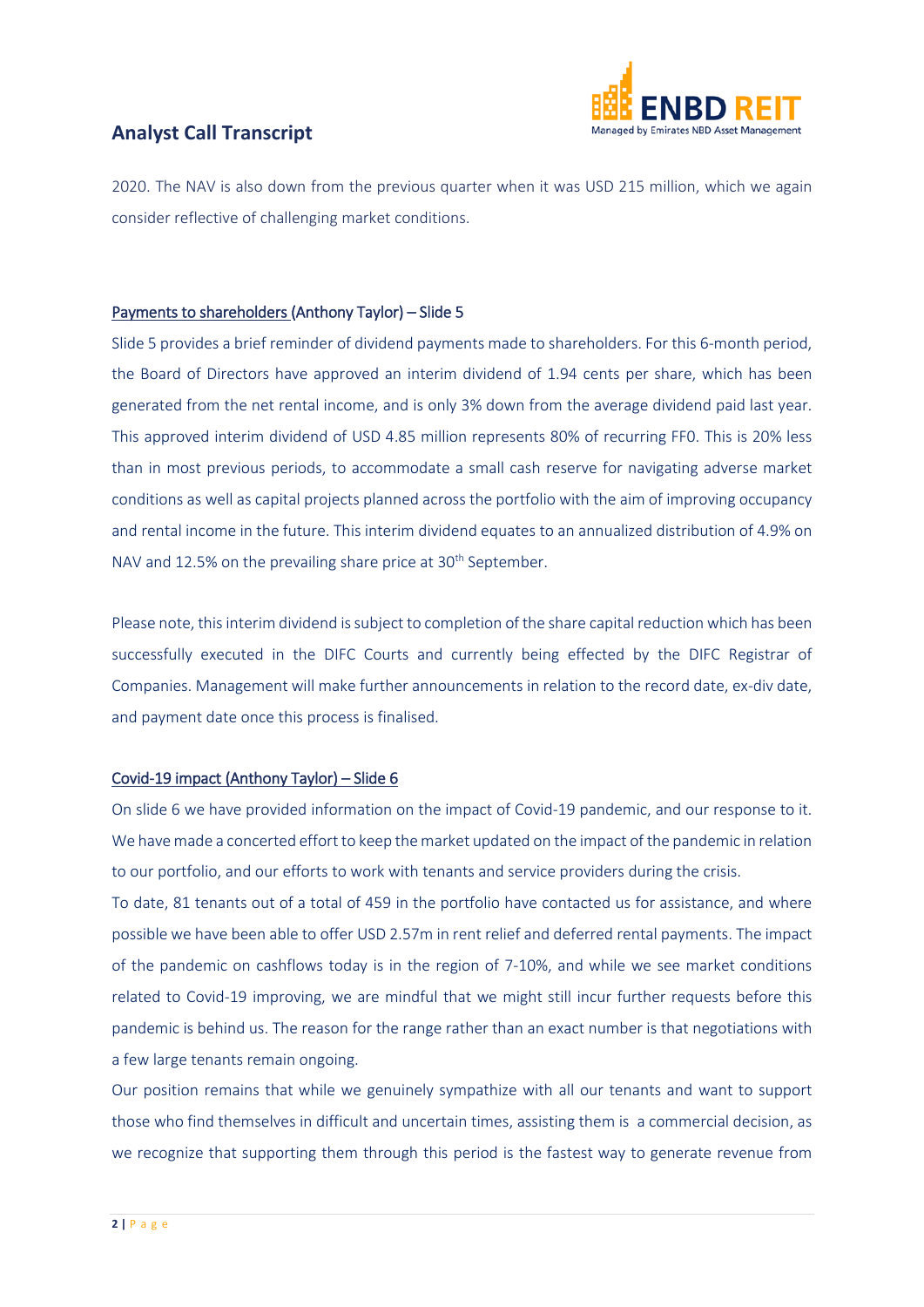

units, as opposed to letting tenants fail and vacate. To date our largest single tenant exposure is the non-payment of rent at our Uninest student accommodation in Dubailand, which remains under negotiation. I'll now hand over to Asif to discuss our capital structure.

### Capital structure (Asif Siddique) – Slide 7

Thanks Anthony, we are now on slide 7. The REIT's Loan to Value ratio has increased to 50%, as a result of valuation write-downs in the property portfolio and the drawdown of USD 13.6 million from available facilities during the 6-month period in anticipation of capital upgrades to assets and the potential need for further rent relief to tenants.

The REIT remains fully in compliance with all its debt covenants, however, having received the final valuation from the independent third party valuers as at 30<sup>th</sup> September 2020, management determined in October that there could be a potential non-compliance with the FTV covenant of Standard Chartered, and cured this potential non-compliance with a prepayment of USD 600,000 to Standard Chartered to maintain its compliance with the covenants. This payment was made from the REIT's cash balance of USD 22 million, with sufficient cover available to cure further such events should they occur. I'll now hand back to Anthony, to discuss the portfolio.

#### Portfolio occupancy (Anthony Taylor) – Slide 9

Thanks Asif. Moving onto slide 9, you can see that occupancy remains stable but still under pressure. While the blended occupancy rate for the portfolio has remained stable at 76%, there has been movement within the portfolio in particular lower occupancy in our residential assets–Binghatti Terraces and Arabian Oryx House –, which has been offset by positive leasing in the office portfolio including Dubai Healthcare City 25 and Dubai Healthcare City 49. Our biggest challenge today is remains the fall in occupancy Al Thuraya Tower in Dubai Media City, which now stands at 43%, and management has put in place a turn around plan for the building which we will discuss in more detail in the following slides. Tenants in the alternative space have also seen their businesses impacted by the Covid-19 pandemic, and these tenants have come forward with rent relief requests or are currently in discussions with management regarding nonpayment of rents.

#### Portfolio valuations (Anthony Taylor) – Slide 10-11

As shown on slides 10-11, where we have provided information on valuations since inception of ENBD REIT in March 2017. Total portfolio valuation is down 3.9% in the quarter. This is due to a number of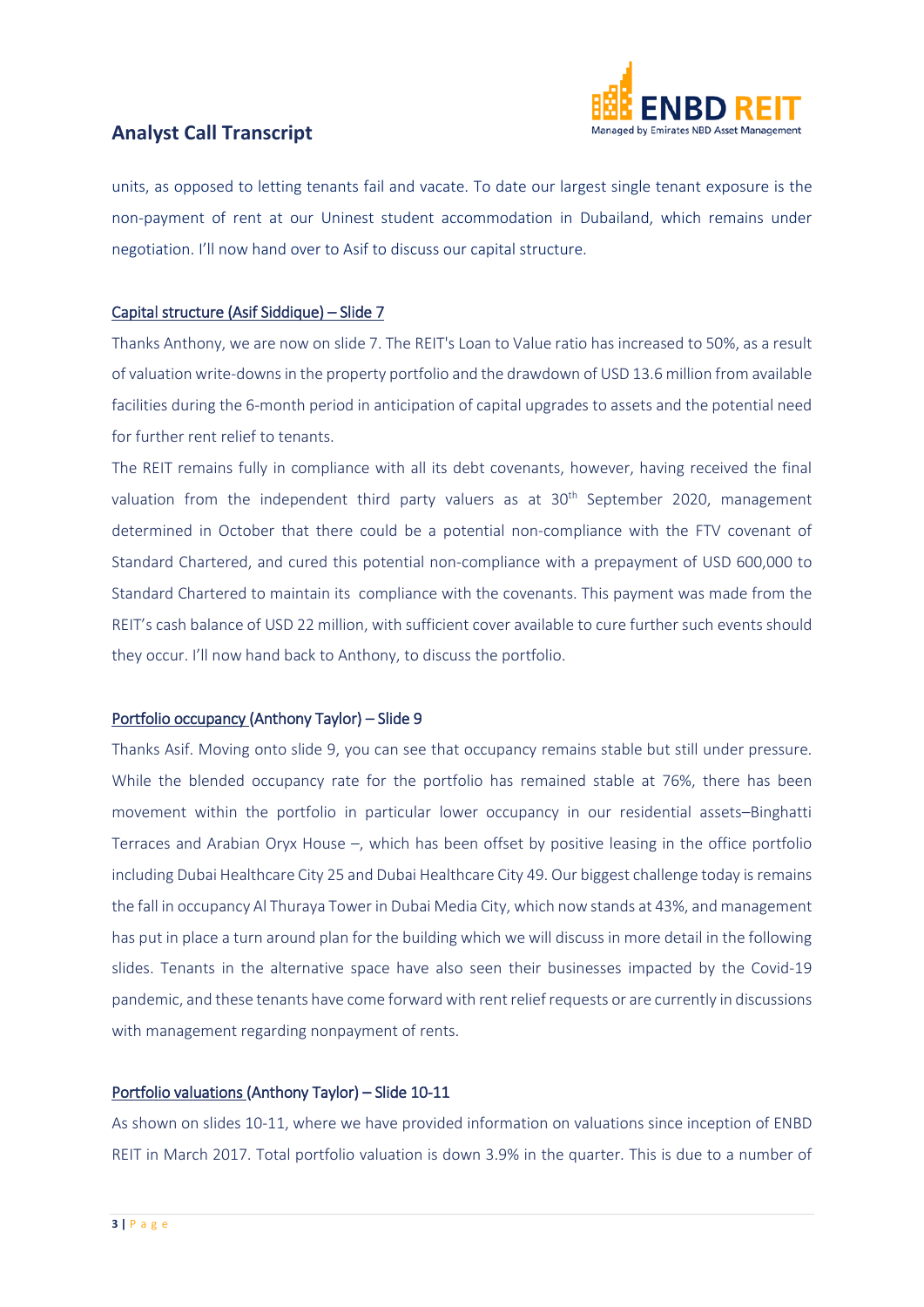

factors including; 1) a write down in the Uninest student accommodation building in light of their nonpayment of rental 2) further adjustments in assumptions of the office portfolio and 3) the residential portfolio being impacted by lower rental rates and increasing vacancies.

### Asset snapshot: office (Anthony Taylor) – Slide 12

As we move onto slide 12 it is important to note that not everything is negative, and I would like to focus on some of the positives in the next few slides, as we look at our assets in more detail. Starting with offices, we have actually had some positive developments in leasing at The Edge and Burj Daman, with the extension of our lease agreement with Oracle and the subdivision and fitout work at Burj Daman nearing completion in response to demand for smaller office spaces. As you can see, despite its low occupancy, Al Thuraya remains our biggest asset by value, and we are pleased to announce that the Board has approved a major refurbishment of the building , with the intention of transforming this asset into a destination of choice for new potential tenants.

#### Asset snapshot: Al Thuraya 1 refurbishment (Anthony Taylor) – Slide 13

On slide 13, I would like to discuss the proposed refurbishment to Al Thuraya in more detail. Earlier in the year we announced we had engaged consultants Savills as project manager and cost consultants, Bluehaus as interior designers and RBA as vertical lift consultants to refurbish Al Thuraya 1. We are pleased to announce that the project design has now been completed and the ENBD REIT Board has approved a capital expenditure budget of up to AED 20 million to facilitate these works.

The images you see on this slide capture the intent of the refurbishment which aims to bring this asset up to standard that competes for tenants with newer buildings in the wider Media City/Internet City Freezone. As this building is 15 years old, it is need of such upgrades and while limitations exist in terms of the structure of the building to provide prime office space, a number of smart, cost efficient initiatives have been identified to attract new tenants.

It is common knowledge that this building has historically had a lift issue with long wait times and queues forming during the morning rush in the ground floor lobby. There are limitations in terms of adding additional lift shafts, so to address this, the design team has come up with a solution that increases the efficiency of the lift equipment, adopts a destination control, incorporates the service lift into this system during peak hours and upgrades to the fire escapes which are used by most tenants to move from parking their cars to the ground floor lobby. All these solutions combined will result in the lift experience and wait-times at Al Thuraya to improve to acceptable levels. The 4 chillers will be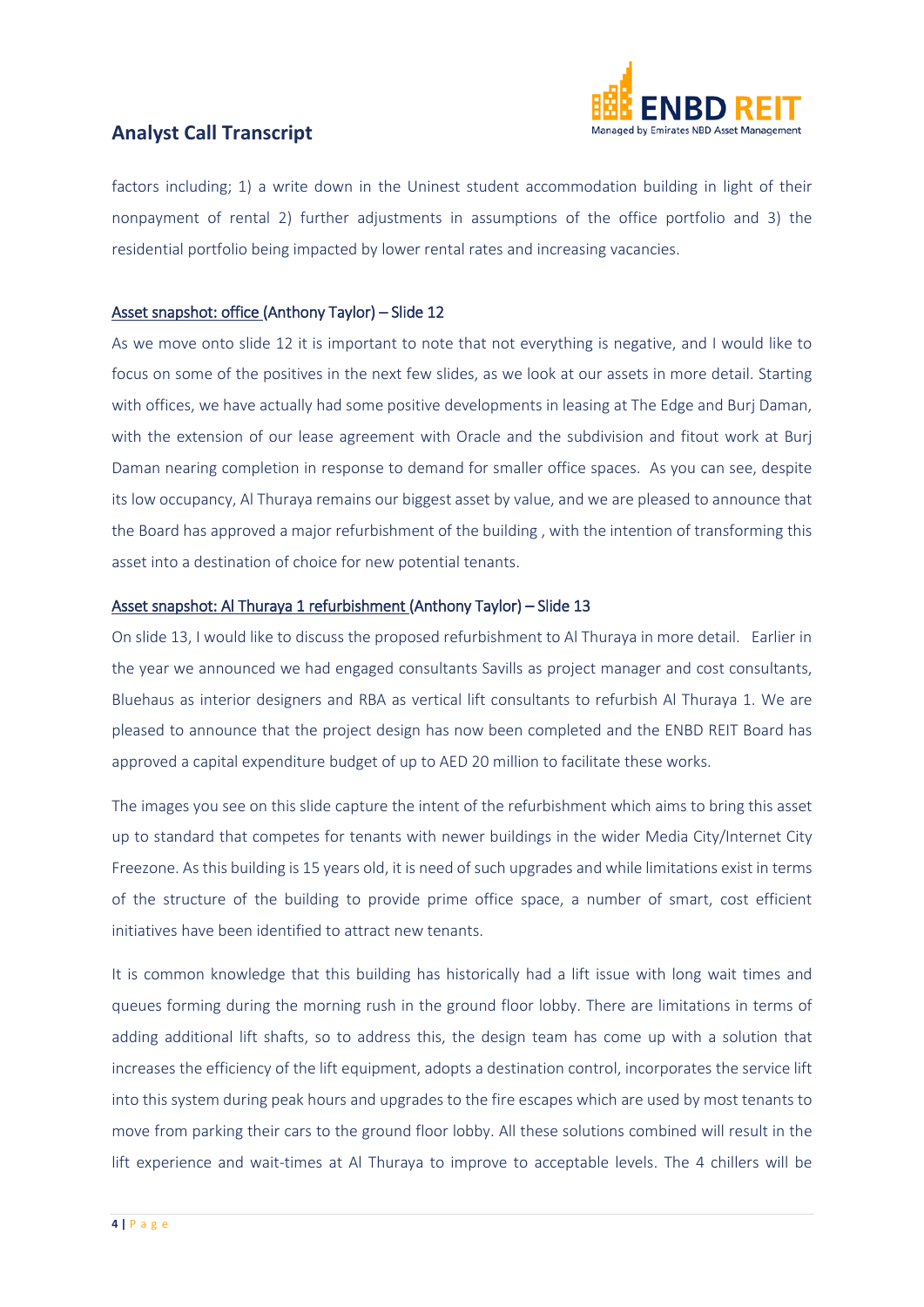

replaced to improve the cooling to the building and cost efficiencies would result in significant savings in operating costs in the future.

The ground floor lobby and external area are to be redesigned (image on the top right of slide 13 illustrates this new design), and all common area lift lobbies and toilets (24 levels in total) will be upgraded (as shown in the bottom two images on the left). Disabled toilets, previously lacking in the building will be incorporated on every 5<sup>th</sup> floor to meet most large corporate tenants' minimum requirements.

These works mentioned above will improve the appearance and functionality of the building, however, to offer something unique to the building we have also identified the repurposing of the  $1<sup>st</sup>$  office floor on the podium level above the carparking (highlighted in light blue on the middle image on slide 13). Here we intend to full landscape the external area with trees and outdoor seating areas (two images on the bottom right) as well as covered external meeting pods (as shown in the image on the far bottom right). The 8,000 sq ft of offices on this level will be converted into common service facilities for the benefit of all office tenants in the building as well as the general public. These will include shared board room and meeting room facilities, a fitness concept with showers and locker rooms, and other services which have been requested by the current tenants as part of survey conducted by the building management this year. The intention of this  $1<sup>st</sup>$  floor/podium level is not to monetize rental income initially but rather attract new tenants to the building in the short-term by offering these unique facilities and once occupancies in building have stabilized, to generate additional revenue.

Finally the building will also be WELL Health certified which aims to offer tenants more comfort in terms of operations and sanitization in light of the ongoing Covid-19 pandemic.

The total budget for this these upgrades is AED 20m (which is 7% of the current market value of the asset). Management's view is that post completion of these works, and after successful leasing of the building back to a 70-80% occupancy, the valuation should improve by more than this capital amount spent. Further, the additional rental income generated over the next few years should pay back the project cost in full.

On this income point we would also like to extend our thanks to TECOM, Dubai Media City and Dubai Development Authority for their support and assistance with a new leasing framework which should result in attracting new tenants to the building post-completion of these refurbishment works. The project is expected to complete in Q3 2021. As a final point, please note all these proposed works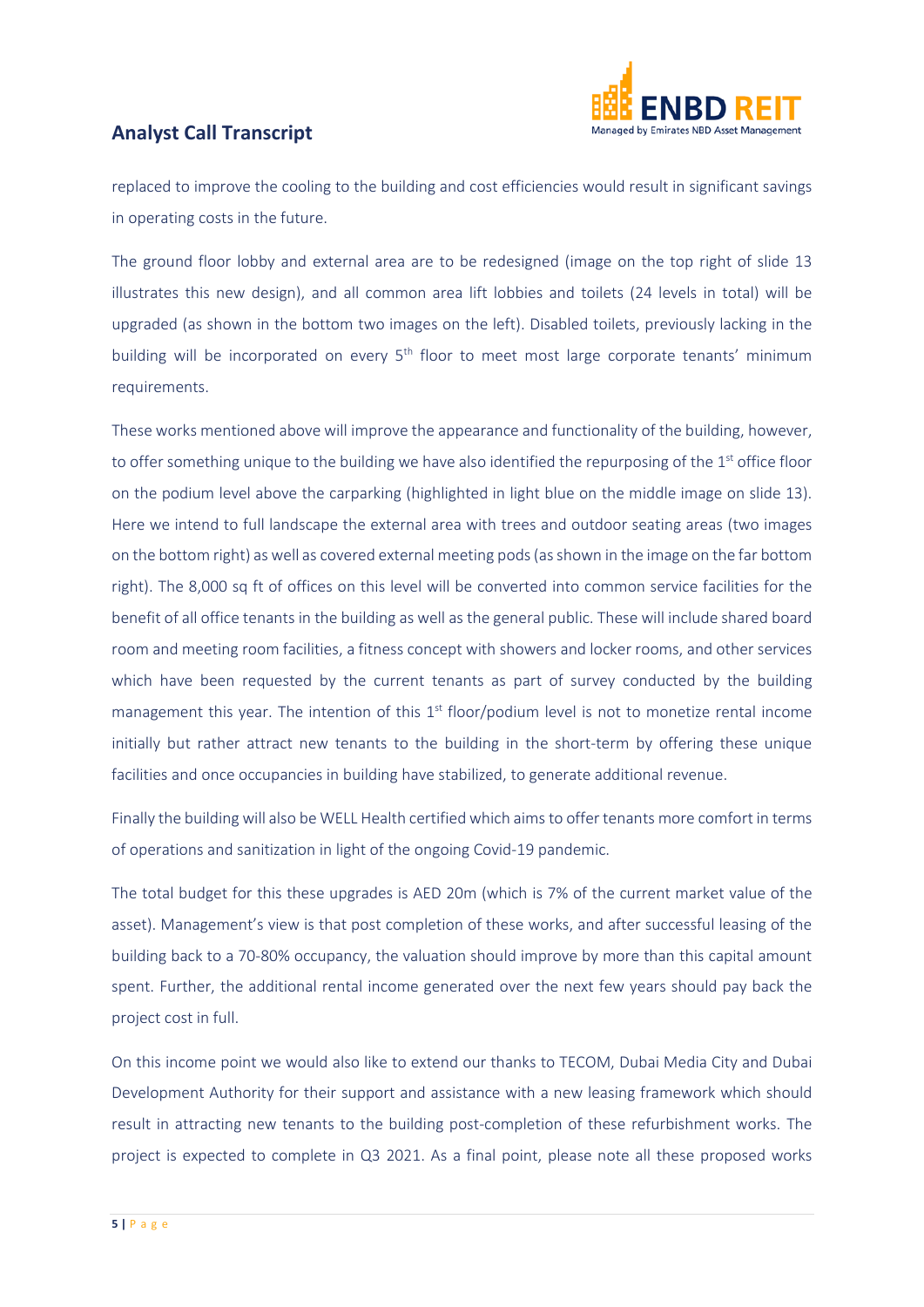

remain subject to Dubai Municipality and Civil Defense approvals and may change following feedback from these authorities.

#### Asset snapshot: residential (Anthony Taylor) – Slide 14

Moving on to the residential portfolio on slide 14, we continue to work with tenants who have unfortunately lost their employment and are unable to pay rent. If a tenant can prove their unemployment status and is willing to look for work (and demonstrate they are doing so), we will accommodate them for a short time under our rent relief programme. We have also reassessed rental rates to attract new tenants and address the falling occupancy rates in Binghatti Terraces and Arabian Oryx House.

### Asset snapshot: alternative (Anthony Taylor) – Slide 15

For the alternative portfolio, we already touched on a few points so I won't go into great detail. Schools, universities and retail centres have all been affected by the pandemic, and this has put these businesses under pressure when it comes to operations and cash flows. The Uninest valuation has falling significantly in the last quarter due to non-payment of rent, while the Souq Extra community retail in Dubai Silicon Oasis has been holding well in current conditions.

We are happy to address any questions in relation to the market and portfolio during the Q&A session at the end of this call. And with that I'll hand over to Asif to take you through a summary of the financials.

## Financial summary (Asif Siddique) – Slide 17

Thanks Anthony. On slide 17, we look at the key themes in ourfinancial performance that have emerged during the period. In summary, these include:

- Net rental income or FFO is up 41% from the same period last year, however half of this increase is due to a change in how our new property management system, Yardi, treats the receipting and netting of accruals during a lease period. As this is a one-off accounting adjustment, it should not be considered as recurring revenue for future periods
- Gross income is down 4% from last year, a result of lower occupancy at Al Thuraya Tower and lower rental rates in residential buildings
- USD 33m of unrealised valuation losses were also recorded during the 6-month period which has put the financials under significant pressure and has eroded our distributable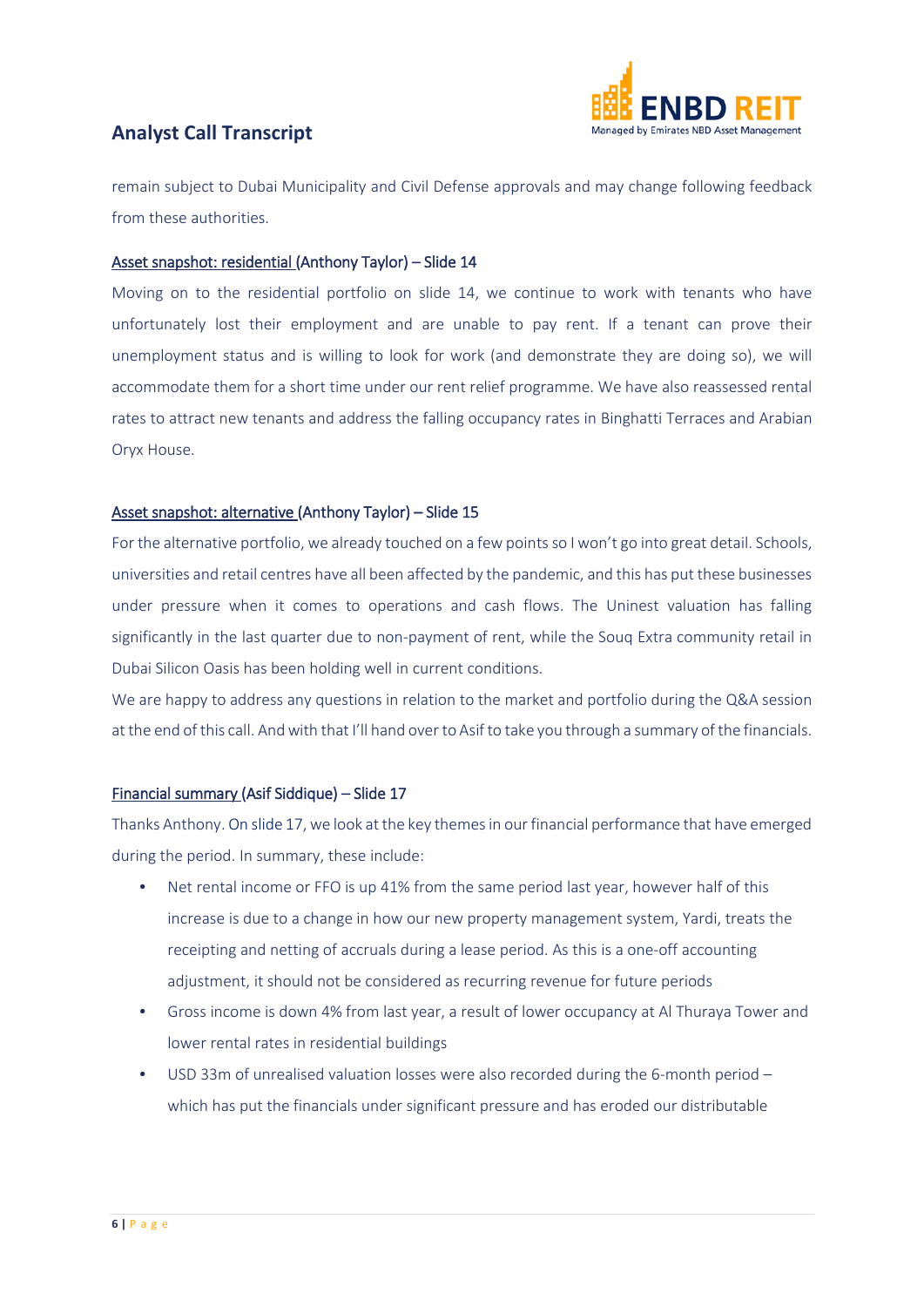

reserve which led to a further share capital reduction being initiated by management at the AGM in July 2020

• On the positive side, our finance costs have reduced substantially by 30% from the same period last year, thanks to the refinancing at a lower profit margins, as well as management's decision to keep the rates floating during this interest rate cycle

### Financial performance (Asif Siddique) – Slide 18

Moving on to financial performance on slide 18, you will see that gross income is lower by USD 795k, for the reasons mentioned previously, but we are pleased that rental income is still healthy and the majority of tenants are still paying their rents.

Expenses have decreased by USD 2.8 million across all three categories, operating expenses, fund expenses and finance costs. The main driver as mentioned before is the reduced finance costs, but management has also been focused on cost saving initiatives throughout the portfolio and at a fund level.

Funds From Operations for the 6-month interim period stood at USD 7 million, increasing by USD 1.05 million (17.6%) as compared to the 6-month period ended 31st March 2020. The increase included an accounting adjustment of USD 968,248 for adjusted accruals in the REIT's new property management system, Yardi which we've touched on earlier. As the accounting adjustment is a one-off, non-recurring event it has therefore not been considered as part of the recurring net rental income or FFO available for distribution in this period.

#### Breakdown of total expenses (Asif Siddique) – Slide 18

On the final slide before we move onto the Q&A, which is slide 18, we have provided a detailed breakdown of the REIT's total expenses. Our operating expenses on the buildings have decreased by 11%, mainly due to renegotiation of our contracts with service providers. But please keep in mind some of these expenses are directly attributable to occupancy which has also been lower in this period.

Fund expenses are down by 19%, because of management's decision to reduce their fund management fee and all Boards and Committees cooperation to do the same. We've already touched on the finance cost which has provided the REIT with a significant improvement to its net rental income.

Lastly, a comment on provisions. As the Covid-19 pandemic is not yet over, we are still assessing it's total impact on the REIT, however, at this time, we can comfortably say that our default ratios are manageable and the portfolio appears to be in a good shape with a healthy cash position of USD 22